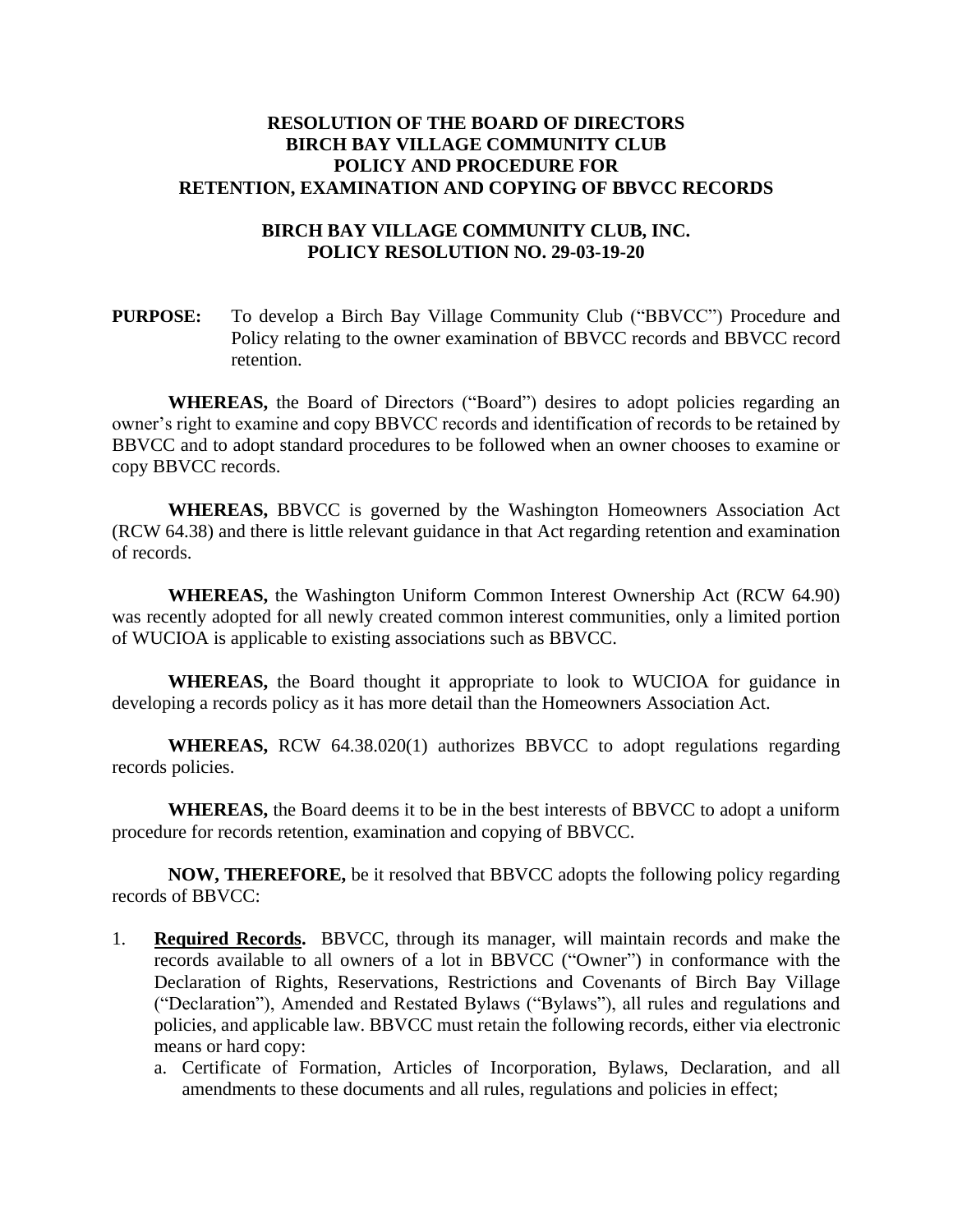- b. The current budget, detailed records of receipts and expenditures affecting the operation and administration of BBVCC and other appropriate accounting within the last seven (7) years;
- c. Minutes of all meetings of the Owners and Board, other than executive sessions, a record of all actions taken by the Owners or Board without a meeting, and a record of all actions taken by any committee in place of the Board on behalf of BBVCC;
- d. The names of Owners in a format that facilitates the preparation of an Owners Listing complete with names and the physical mailing addresses to which BBVCC can direct correspondence including the number of votes each Owner is entitled to place;
- e. Its current Declaration, Bylaws, Articles of Incorporation, rules and regulations, and other policies adopted by the executive Board of Directors;
- f. All financial statements and tax returns of BBVCC for the past seven years, to the extent available;
- g. A list of the names and addresses of its current Board and officers;
- h. Its most recent annual report delivered to the secretary of state;
- i. Current written contracts to which BBVCC is a party and contracts that BBVCC was a party to within the last seven (7) years;
- j. Materials relied upon by the Board or any committee to approve or deny any requests for design or architectural approval for a period of seven (7) years after the decision is made;
- k. Materials relied upon by the Board or any committee concerning a decision to enforce the governing documents for a period of seven (7) years after the decision is made;
- l. Copies of current insurance policies under which BBVCC is a named insured;
- m. Copies of notices provided to all Owners or BBVCC in accordance with the governing documents;
- n. Ballots, proxies, and other records related to voting by Owners for one (1) year after the election, action, or vote to which they relate;
- o. An account for each Owner, which designates the name and address of each Owner, the amount of each Assessment, the dates on which each Assessment comes due, any other fees payable by the Owner, the amounts paid on the account and the balance due; and
- p. BBVCC's most recent reserve study.
- 2. **Examination/Copying BBVCC Records.** An Owner, holders of mortgages on the lot, or his/her authorized agent is entitled to examine and copy all records retained by BBVCC, subject to the exclusions, conditions and requirements set forth below:
	- a. The examination and/or copying of the records of BBVCC shall be at the Owner's expense or BBVCC may charge a fee for copying costs not to exceed its actual cost in accordance with Section 5 of this Policy;
	- b. The examination and/or copying of the records of BBVCC shall be conducted by appointment during the regular business hours of 8:30 a.m. to 4:30 p.m., Monday through Friday (or at a mutually convenient time and location), at the BBVCC offices or other locations as shall be determined by the Board from time to time;
	- c. The Owner shall give BBVCC a written request, stating the purpose for which the examination and/or copying is sought, at least 3 business days before the date on which the Owner wishes to examine and/or copy such records;
	- d. The Owner may be required to complete and sign an agreement such as the one attached hereto-titled "Agreement Regarding Examination of BBVCC Records" prior to the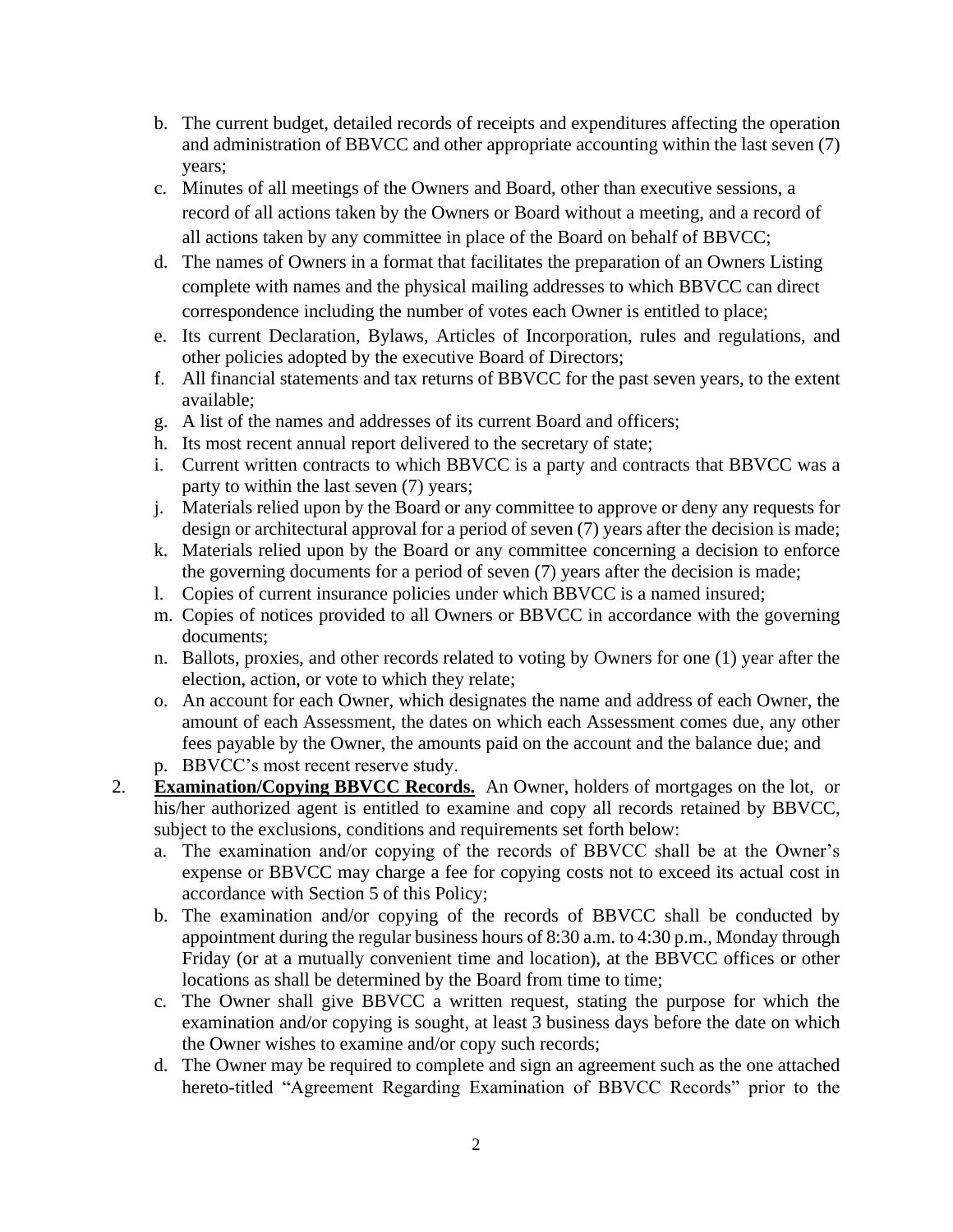examination and copying of any BBVCC record. Failure to properly complete or sign the Agreement shall be valid grounds for denying an Owner the right to examine and/or copy any record of BBVCC;

- e. BBVCC is not obligated to compile or synthesize information;
- f. BBVCC will not release the unlisted telephone numbers or electronic addresses of any Owner; and
- g. A right to copy records under this Section includes the right to receive copies by photocopying or other means, including the receipt of copies through an electronic transmission if available, upon request by the Owner.
- 3. **Proper Purpose/Limitation:** A list of memberships in the BBVCC records shall not be used by any Owner for:
	- a. Any purpose unrelated to an Owner's interest as an Owner without the written consent of the Board;
	- b. The purpose of soliciting money or property unless such money or property will be used solely to solicit the votes of the Owners in an election to be held by BBVCC;
	- c. Any commercial purpose;
	- d. For the purpose of giving, selling, or distributing such BBVCC records to any person; or e. Any improper purpose as determined at the sole discretion of the Board.
- 4. **Exclusions.** Records maintained by BBVCC may be withheld from examination and copying to the extent that they are, or concern:
	- a. Personnel and medical records relating to specific individuals;
	- b. Contracts, leases, and other commercial transactions to purchase or provide goods or services currently being negotiated;
	- c. Existing or potential litigation or mediation, arbitration, or administrative proceedings;
	- d. Existing or potential matters involving federal, state, or local administrative or other formal proceedings before a governmental tribunal for enforcement of the governing documents;
	- e. Legal advice or communications that are otherwise protected by the attorney-client privilege or the attorney work product doctrine, including communications with the managing agent or other agent of the association;
	- f. Information the disclosure of which would violate a court order or law;
	- g. Records of an executive session of the Board;
	- h. Individual lot files or statements of accounts other than those of the requesting Lot Owner;
	- i. Unlisted telephone number or electronic address of any lot Owner or resident;
	- j. Security access information provided to BBVCC for emergency purposes; or
	- k. Agreements that for good cause prohibit disclosure to the Owners.
- 5. **Fees/Costs.** Any Owner requesting copies of BBVCC records is responsible for all actual costs incurred by BBVCC. BBVCC may require a deposit equal to the anticipated actual cost of the requested records. BBVCC may impose a reasonable charge, which may be collected in advance to cover the costs of labor and material, for retrieval and copies of BBVCC records. The charge may not exceed the estimated cost of production and reproduction of the records. If after payment of the deposit it is determined that the actual cost was more than the deposit, Owner shall pay such amount prior to delivery of the copies. If after payment of the deposit it is determined that the actual cost was less than the deposit,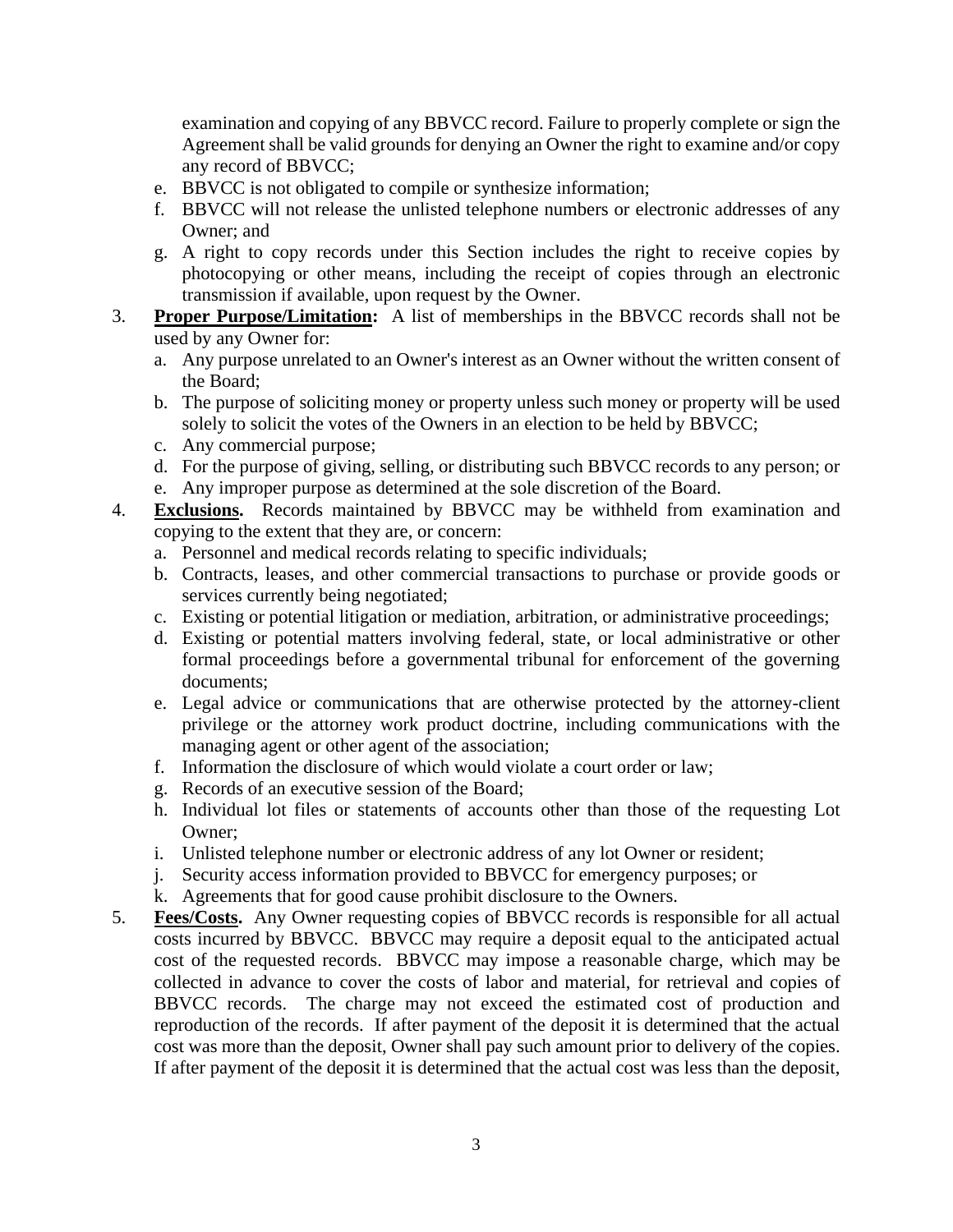the difference shall be returned to the Owner with the copies. Failure to pay such deposit shall be valid grounds for denying Owner copies of such records.

- 6. **Examination.** BBVCC or its manager reserves the right to have a third party present to observe during any examination of records by an Owner or the Owner's representative at the Owner's sole cost and expense.
- 7. **Original.** No Owner shall remove any original book or record of BBVCC from the place of examination nor shall any Owner alter, destroy or mark in any permanent manner, any original book or record of BBVCC.
- 8. **Creation of Records.** Nothing contained in this Policy shall be construed to require BBVCC to create records that do not exist or compile records in a particular format or order.
- 9. **Definitions.** Any initially capitalized terms herein that are not otherwise defined—in this Policy have the meanings given to them in the Declaration.
- 10. **Supplement to Law.** The provisions of this Policy are in addition to and in supplement of the terms and provisions of the Bylaws and the Homeowners Association Act.
- 11. **Deviations.** The Board may deviate from the procedures set forth in this Policy if in its sole discretion such deviation is reasonable under the circumstances.
- 12. **Inconsistencies.** If and to the extent that any provision of this Policy is inconsistent with the Declaration or Bylaws, the applicable provisions of the Declaration or Bylaws prevail, unless other required by applicable law.

This Resolution was adopted by the Board of Directors on March 19, 2020 and takes effect immediately.

## **BIRCH BAY VILLAGE COMMUNITY**

**CLUB**, a Washington nonprofit corporation

Dawn Baker, President

**ATTESTED TO:**

\_\_\_\_\_\_\_\_\_\_\_\_\_\_\_\_\_, Secretary